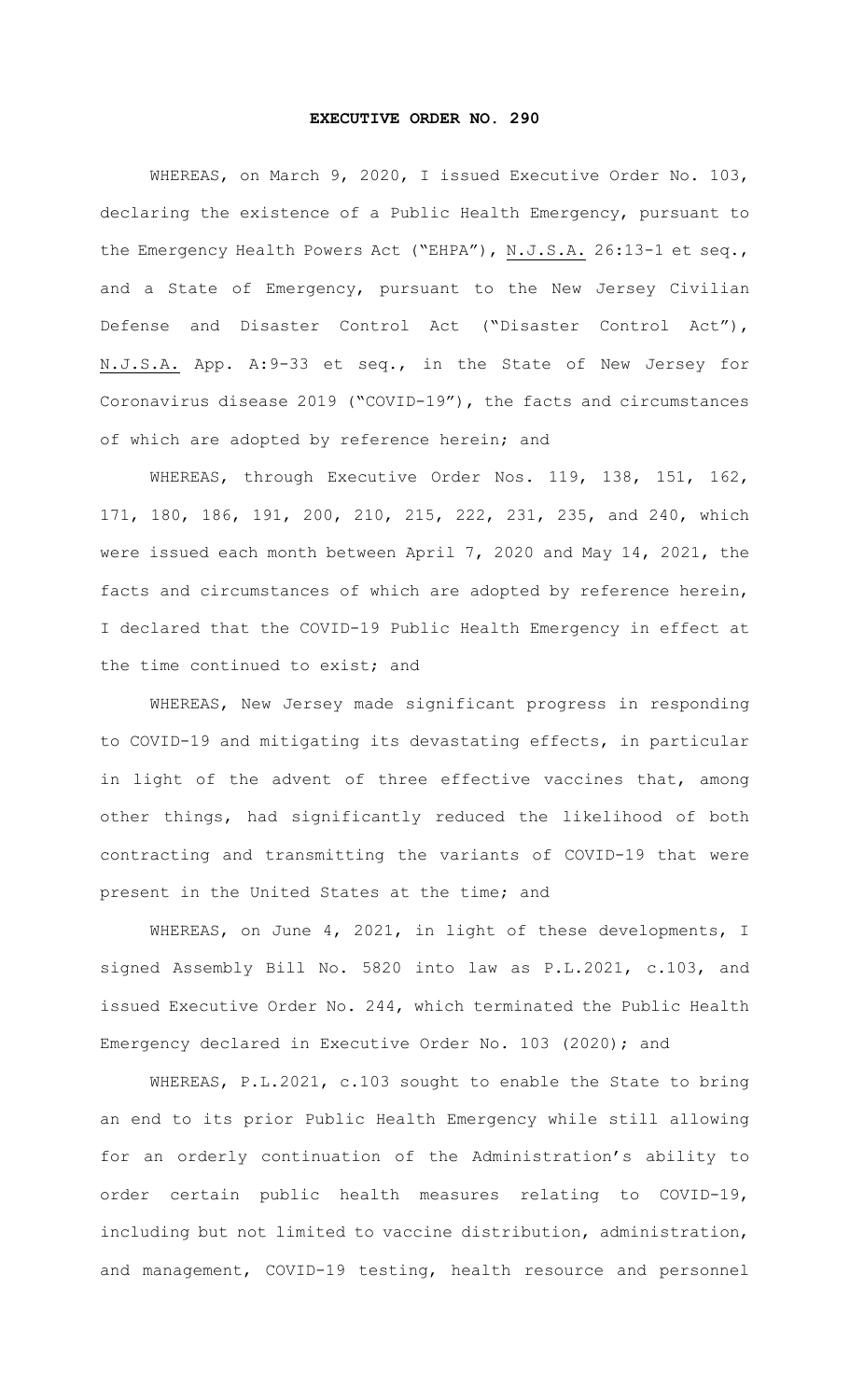allocation, data collection, and implementation of recommendations of the Centers for Disease Control and Prevention ("CDC") to prevent or limit the transmission of COVID-19, including in specific settings; and

WHEREAS, P.L.2021, c.103 explicitly maintained the State of Emergency declared in Executive Order No. 103 (2020), and stated it would in no way diminish, limit, or impair the powers of the Governor to respond to any of the threats presented by COVID-19 pursuant to the Disaster Control Act; and

WHEREAS, in addition to leaving the prior State of Emergency in effect, nothing in P.L.2021, c.103 prevented the Governor from declaring any new public health emergency under the EHPA, N.J.S.A. 26:13-1 et seq., should the evolving circumstances on the ground require such a declaration; and

WHEREAS, on July 6, 2021, the U.S. Department of Justice, Office of Legal Counsel issued an opinion concluding that Section 564 of the Food, Drug, and Cosmetic Act, 21 U.S.C. § 360bbb-3 does not prohibit public or private entities from imposing vaccination requirements while vaccinations are only available pursuant to Emergency Use Authorization (EUA); and

WHEREAS, on November 5, 2021, the federal Centers for Medicare & Medicaid Services ("CMS") issued the Omnibus COVID-19 Health Care Staff Vaccination Interim Final Rule (CMS-3415-IFC) ("CMS Rule"), which was upheld by the United States Supreme Court on January 13, 2022, requiring most Medicare and Medicaid-certified providers' and suppliers' staff to be vaccinated against COVID-19 in order to participate in the Medicare and Medicaid programs; and

WHEREAS, on December 29, 2021, CMS issued guidance for the CMS Rule clarifying the timeframes for compliance and the enforcement actions to which facilities will be subject if their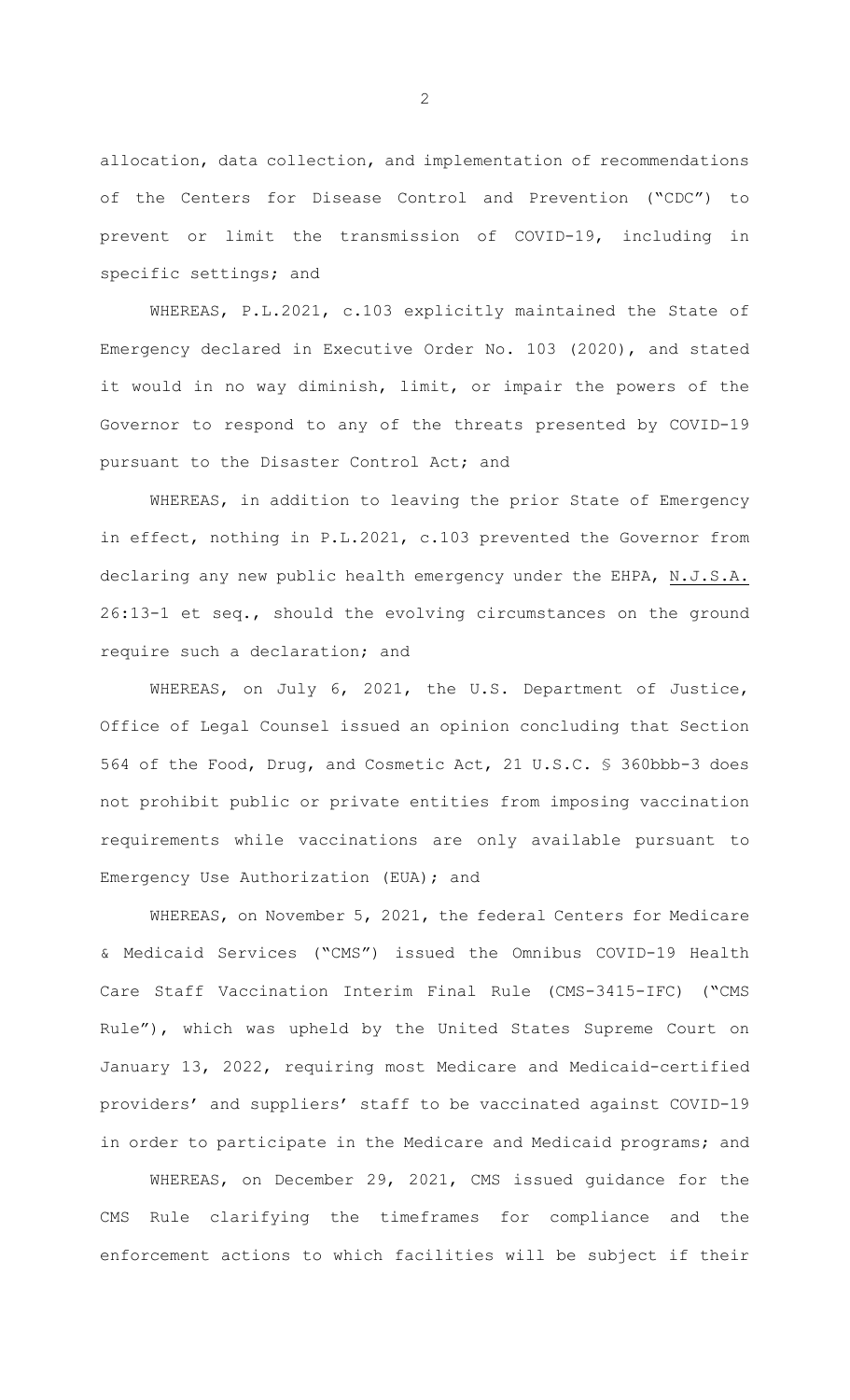vaccination rates are less than 100 percent by the deadlines set forth therein and are therefore considered non-compliant; and

WHEREAS, on January 11, 2022, due to the surge of cases and hospitalizations tied to the new variants of COVID-19, I signed Executive Order No. 280, declaring the existence of a new Public Health Emergency, pursuant to the EHPA, N.J.S.A. 26:13-1 et seq., and continuing the State of Emergency declared in Executive Order No. 103 (2020) pursuant to the Disaster Control Act, N.J.S.A. App. A:9-33 et seq., in the State of New Jersey; and

WHEREAS, on January 19, 2022, I signed Executive Order No. 283, requiring all covered health care and high-risk congregate settings to maintain a policy that requires all covered workers to provide adequate proof to the health care and high-risk congregate settings that they are up to date with their COVID-19 vaccinations, including any booster shots for which they are eligible; and

WHEREAS, Executive Order No. 283 (2022) requires that covered health care settings subject to the CMS Rule maintain a policy requiring unvaccinated covered workers to obtain their first dose of the primary series of a COVID-19 vaccination by January 27, 2022 and that all covered workers must be up to date with their COVID-19 vaccination by February 28, 2022; including up to date with their booster dose by February 28, 2022 or within 3 weeks of becoming eligible for a booster dose, whichever is later; and

WHEREAS, Executive Order No. 283 (2022) requires that covered health care settings not subject to the CMS Rule and covered highrisk congregate settings maintain a policy requiring unvaccinated covered workers to obtain their first dose of the primary series of a COVID-19 vaccination by February 16, 2022 and that all covered workers must be up to date with their COVID-19 vaccination by March 30, 2022; including up to date with their booster dose by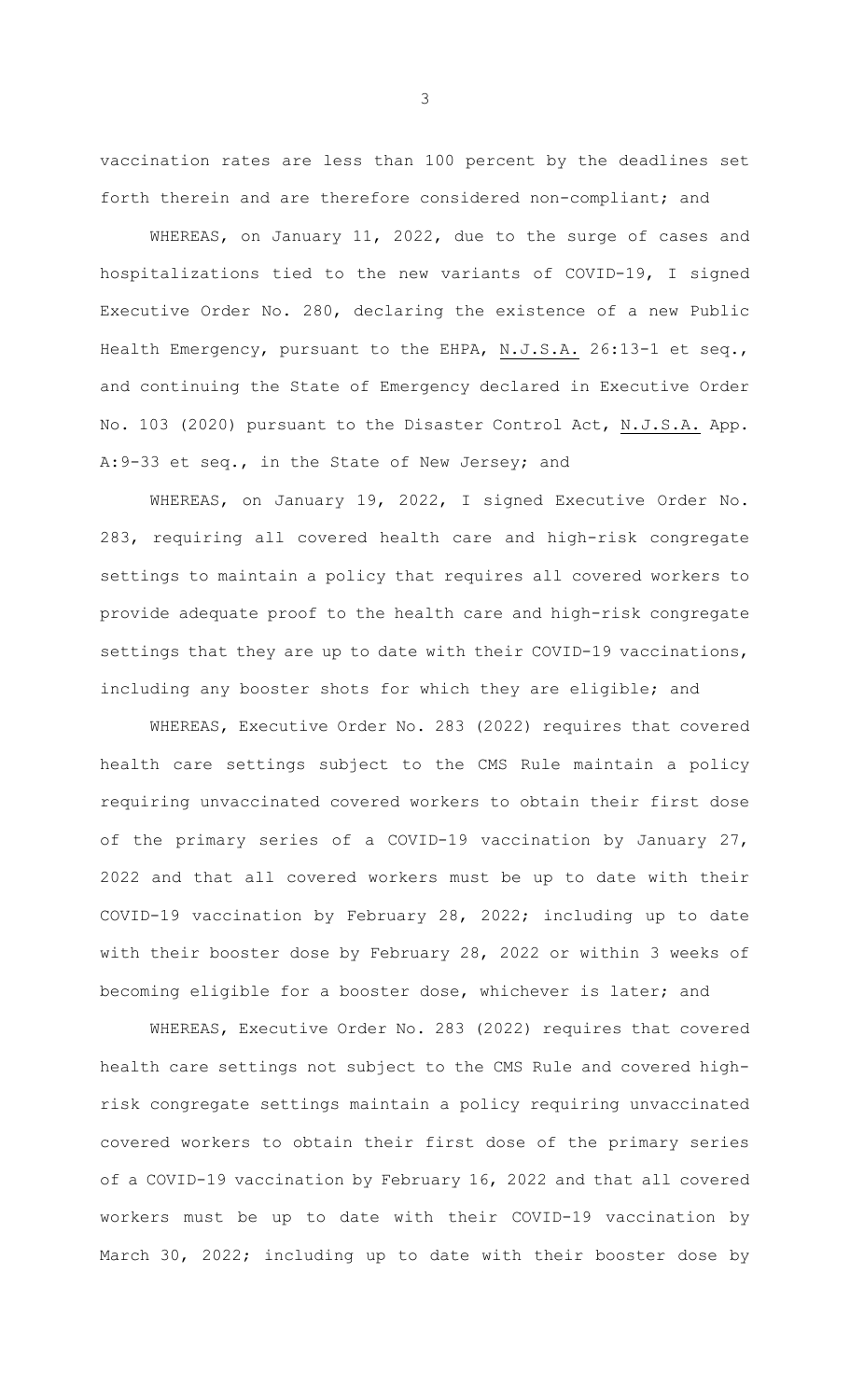March 30, 2022 or within 3 weeks of becoming eligible for a booster dose, whichever is later; and

WHEREAS, on February 10, 2022, I signed Executive Order No. 288, which declared that the Public Health Emergency declared in Executive Order No. 280 (2022) continues to exist and that all Executive Orders issued, in whole or in part in response to the COVID-19 Public Health Emergency, including Executive Order No. 283 (2022), remain in full force and effect; and

WHEREAS, because vaccines are effective at preventing severe illness, hospitalizations, and death, including from the Omicron variant, the CDC has noted that the recent emergence of this variant emphasizes the importance of vaccination and boosters; and

WHEREAS, according to the CDC, studies show after getting the primary series of a COVID-19 vaccine, protection against the virus and the ability to prevent infection may decrease over time, in particularly due to changes in variants; and

WHEREAS, although the COVID-19 vaccines remain effective in preventing severe disease, recent data suggests their effectiveness at preventing infection or severe illness wanes over time; and

WHEREAS, the CDC has reported that vaccinated people who receive a COVID-19 booster are likely to have a stronger protection against contracting and transmitting COVID-19, particularly the Omicron variant, and stronger protection against serious illness, including hospitalizations and death; and

WHEREAS, the CDC has advised that expedient and additional public health action is necessary to prevent severe impacts on the health of individuals and the health care system due to the rapid spread of the Omicron variant; and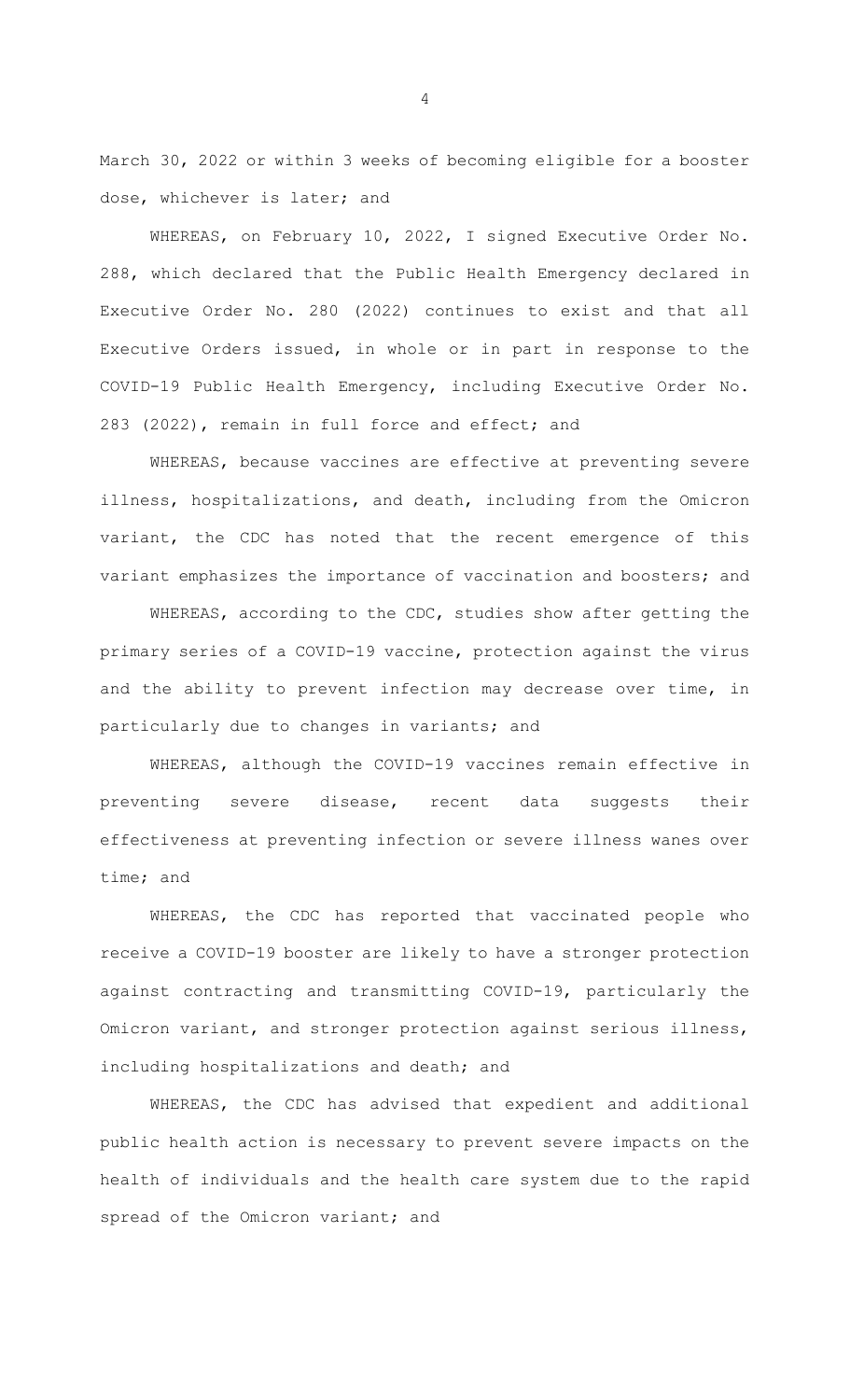WHEREAS, the CDC has confirmed that the rapid increase of infections is due to the increased transmissibility of the Omicron variant and its increased ability to evade immunity conferred by past infection or vaccination; and

WHEREAS, on February 22, 2022, the CDC updated their recommendations regarding the optimal interval between the first and second dose of an mRNA COVID-19 vaccination series; and

WHEREAS, the CDC recommends that some people aged 12 through 64 years, especially males aged 12 through 39 years, would benefit from getting their second mRNA vaccine dose eight weeks after receiving their first dose based on individual risk assessment; and

WHEREAS, it is necessary to modify the timeframes for compliance set forth in Executive Order No. 283 (2022) to allow covered workers additional time to determine the appropriate interval between receiving their first and second dose based on the CDC's recommendations; and

WHEREAS, the Constitution and statutes of the State of New Jersey, particularly the provisions of N.J.S.A. 26:13-1 et seq., N.J.S.A. App. A: 9-33 et seq., N.J.S.A. 38A: 3-6.1, and N.J.S.A. 38A:24 and all amendments and supplements thereto, confer upon the Governor of the State of New Jersey certain emergency powers, which I have invoked;

NOW, THEREFORE, I, PHILIP D. MURPHY, Governor of the State of New Jersey, by virtue of the authority vested in me by the Constitution and by the Statutes of this State, do hereby ORDER and DIRECT:

1. The timeframes set forth in Paragraph 1(b) of Executive Order No. 283 (2022) are hereby modified as follows: Covered health care settings subject to the CMS Rule must maintain a policy pursuant to Executive Order No. 283 (2022) that requires covered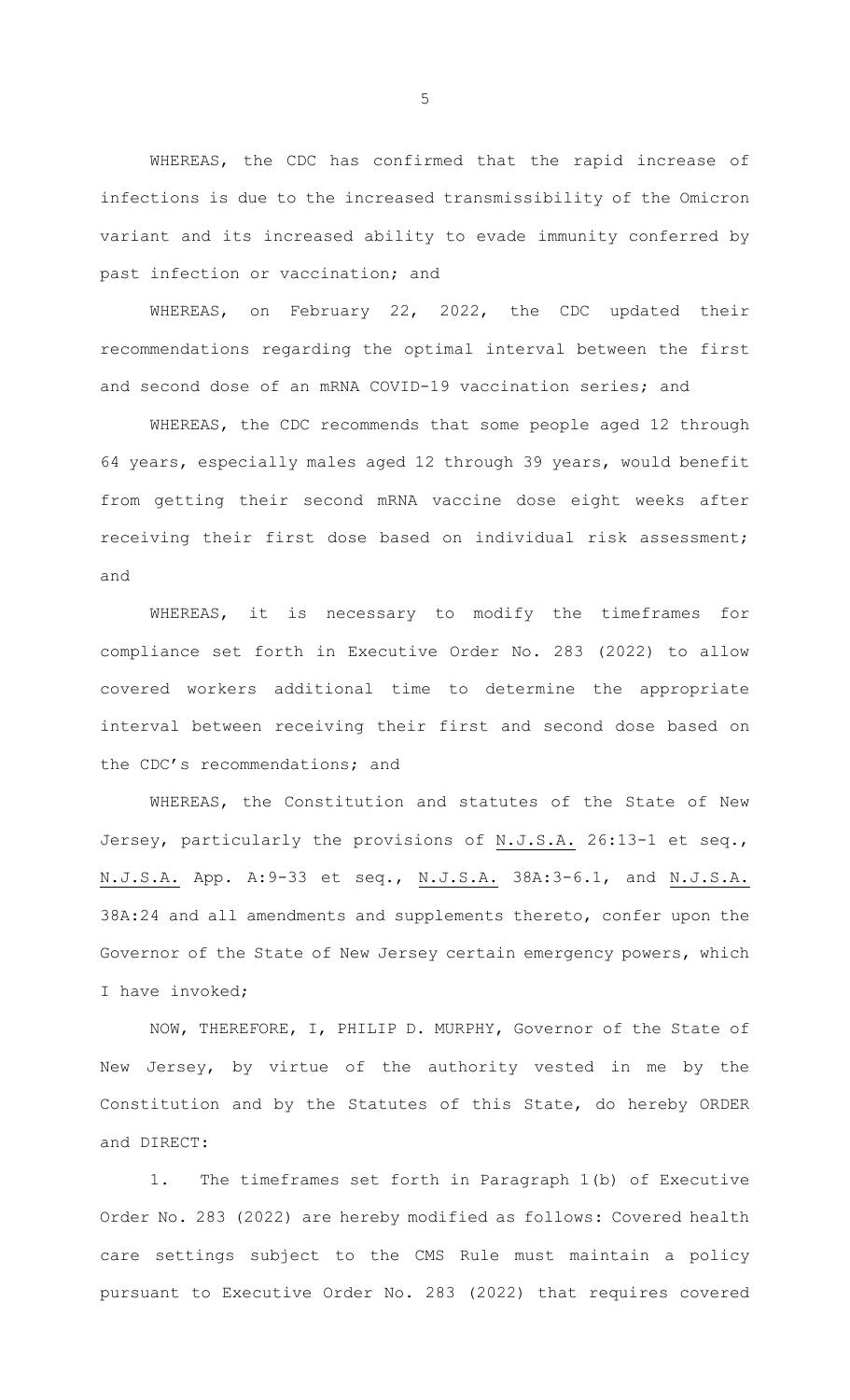workers to provide adequate proof that they are up to date with their COVID-19 vaccinations according to the following schedule:

- a. Unvaccinated covered workers must obtain their primary series of a COVID-19 vaccination pursuant to the timeframes set forth by CMS; and
- b. All covered workers must provide adequate proof that they have received a booster dose by April 11, 2022, or within 3 weeks of becoming eligible for a booster dose, whichever is later.

2. The timeframes set forth in Paragraph 2(b) of Executive Order No. 283 (2022) are hereby modified as follows: Covered health care settings not subject to the CMS Rule and covered high-risk congregate settings must maintain a policy pursuant to Executive Order No. 283 (2022) that requires covered workers to provide adequate proof that they are up to date with their COVID-19 vaccinations according to the following schedule:

- a. Unvaccinated covered workers must obtain their first dose of the primary series of a COVID-19 vaccination by February 16, 2022; and
- b. All covered workers must provide adequate proof that they are up to date with their COVID-19 vaccination by May 11, 2022; provided however, that as to having received a booster dose, covered workers must provide adequate proof that they are up to date with their COVID-19 vaccinations by May 11, 2022, or within 3 weeks of becoming eligible for a booster dose, whichever is later.

3. A covered setting must take the first step toward bringing a noncompliant covered worker into compliance as part of the disciplinary policy required by paragraph 4 of Executive Order No. 283 (2022) within two weeks of the dates set forth in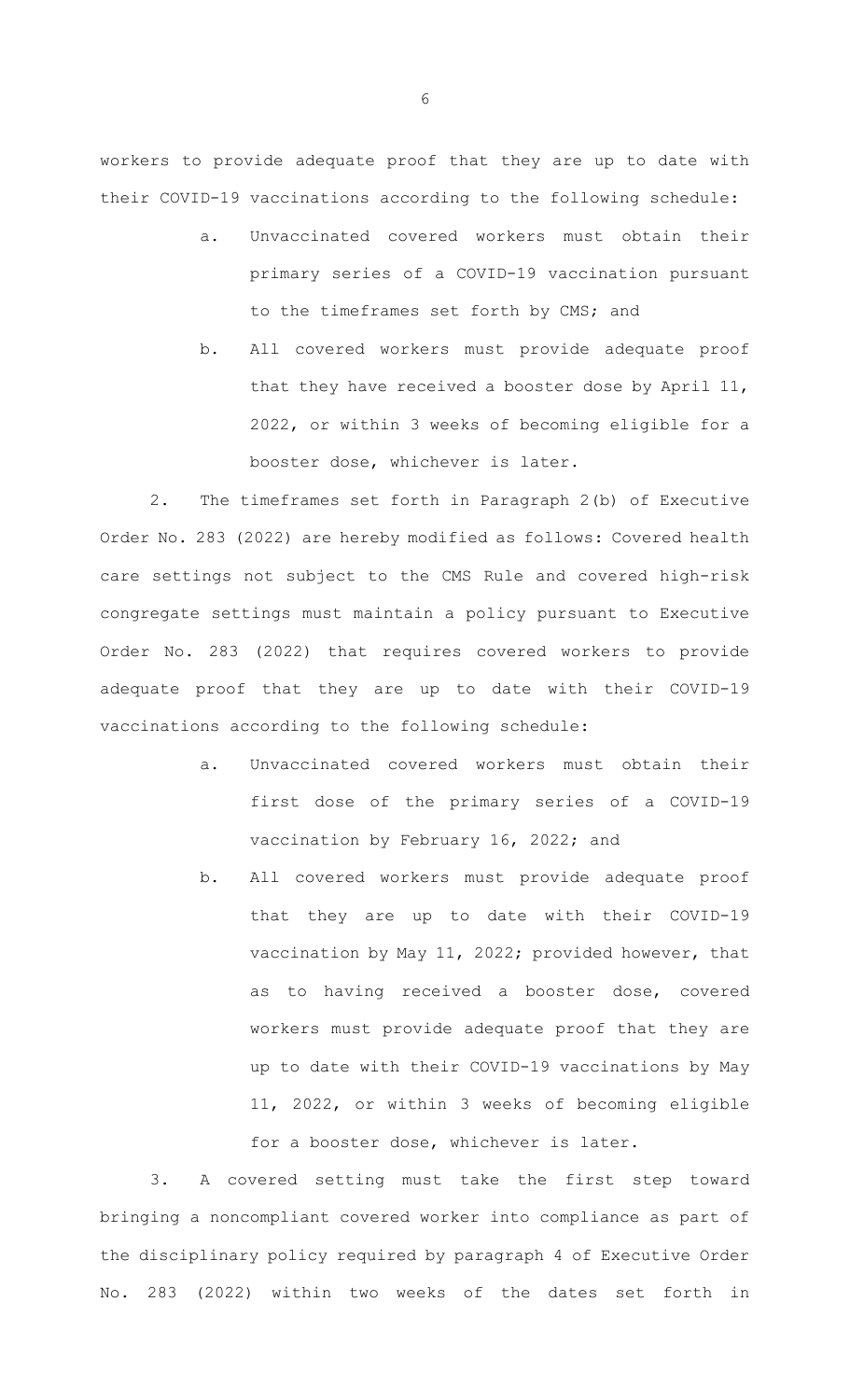paragraphs 1(b) and 2(b) of this Order. Failure to take such action may result in penalties and other corrective actions allowed pursuant to federal or state regulation or statute.

4. The Commissioner of the Department of Health ("DOH") is hereby authorized to issue a directive supplementing the requirements outlined in this Order, which may include, but not be limited to, any requirements for reporting vaccination data to the DOH. Action taken by the Commissioner of DOH pursuant to this Order shall not be subject to the requirements of the Administrative Procedure Act, N.J.S.A. 52:14B-1 et seq.

5. Paragraphs 1 and 2 of Executive Order No. 283 (2022) are hereby superseded to the extent they are inconsistent with this Order.

6. The State Director of Emergency Management, who is the Superintendent of State Police, shall have the discretion to make additions, amendments, clarifications, exceptions, and exclusions to the terms of this Order.

7. It shall be the duty of every person or entity in this State or doing business in this State and of the members of the governing body and every official, employee, or agent of every political subdivision in this State and of each member of all other governmental bodies, agencies, and authorities in this State of any nature whatsoever, to cooperate fully in all matters concerning this Order, and to cooperate fully with any Administrative Orders issued pursuant to this Order.

8. No municipality, county, or any other agency or political subdivision of this State shall enact or enforce any order, rule, regulation, ordinance, or resolution which will or might in any way conflict with any of the provisions of this Order, or which will or might in any way interfere with or impede its achievement.